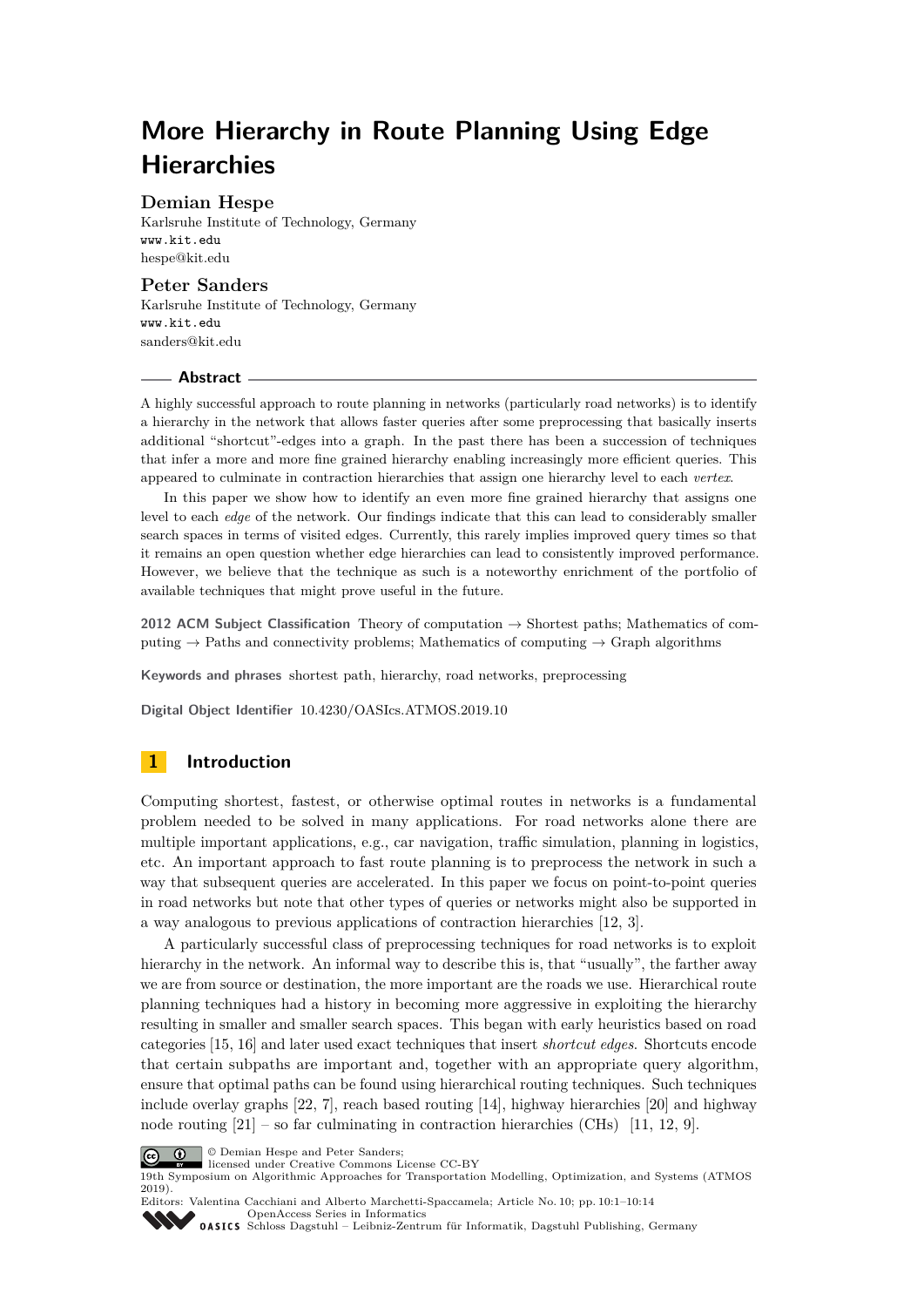#### **10:2 More Hierarchy in Route Planning Using Edge Hierarchies**

CHs order the *vertices* of the network by importance, i.e., we conceptually have *n* levels of hierarchy in a network with *n* vertices. By inserting appropriate shortcuts, CHs ensure that there exists an *up-down path* between any pair of vertices that is a shortest path. An up-down path progresses from the source vertex to more important vertices and then descends to less important vertices until reaching the destination. CHs are widely used since they are simple, allow fast preprocessing using little space and lead to very small search space.

In this paper we introduce *edge hierarchies* (EHs) as an even more fine grained way to define hierarchy in the network. EHs order *edges* rather than vertices by importance. They keep the concept of up-down paths resulting in a very simple query algorithm. Intuitively, this should further reduce search spaces. EHs – in contrast to CHs – only have to explore edges out of a vertex  $v$  that are more important than the edge leading to  $v$  in the current query. Also note that EHs are very close to the informal definition of hierarchical routing that we gave above.

After introducing basic terms and techniques in Section [2](#page-1-0) and discussing further related work in Section [3,](#page-2-0) we describe EHs in detail in Section [4.](#page-2-1) While the basic query algorithm is simple by design, a preprocessing algorithm finding the "right" shortcuts turns out to be much more complicated. We also discuss some basic techniques for pruning the query search space.

In Section [5](#page-6-0) we perform an experimental evaluation using large real world road networks and different cost functions. It turns out that EHs relax significantly less edges than CHs in particular for cost functions that are known to be difficult for CHs – with distance as the main optimization criterion and/or explicit modeling of turn penalties. Unfortunately, the overall query time is usually slightly worse than CHs and preprocessing time is considerably larger. Overall, EHs are thus an intriguing concept with considerable potential but they need further research to find out whether they will eventually be useful in some applications. In Section [6](#page-10-0) we discuss possible research in this direction.

### <span id="page-1-0"></span>**2 Preliminaries**

In this paper, we consider directed and weighted graphs  $G = (V, E, w)$ , where *V* is a set of *vertices*,  $E \subseteq V \times V$  a set of *edges* connecting vertices and  $w : E \to \mathbb{R}_0^+$  a non-negative edge weight function. A path is a sequence of vertices  $(v_0, \ldots, v_n)$  such that  $(v_i, v_{i+1}) \in E$  for  $0 \leq i \leq n$ . The *length* of a path is the sum of its edge weights. The length of a shortest path with source vertex *s* and target vertex *t* is also called the *distance* between *s* and *t*, or dist(*s, t*).

The classical algorithm for finding shortest paths is Dijkstra's algorithm [\[10\]](#page-12-8). It maintains a *distance label* (dist) for each vertex and repeatedly *settles* the vertex *u* with the currently smallest distance label among all unsettled vertices. It then *relaxes* all outgoing edges  $(u, v)$ by setting  $dist(v) \leftarrow min (dist(v), dist(u) + w(u, v))$ . In the *bidirectional* version of Dijkstra's algorithm, the *forward* search from *s* is complemented by a *backward* search from *t* that only considers incoming edges of the settled vertices.

A *shortcut* is an edge whose length corresponds to the length of some nontrivial path in the graph. For example, for edges  $e_1 = (u, v)$  and  $e_2 = (v, w)$ , a shortcut  $e_s = (u, w)$ with  $w(e_s) = w(e_1) + w(e_2)$  can be added to the graph. Note that adding shortcuts does not change the distance for any pair of vertices in the graph. Also, by storing skipped vertices, we can recursively *unpack* shortcuts, e.g., by replacing  $e_s$  with  $e_1$  and  $e_2$  to find the corresponding path that only uses original (non-shortcut) edges.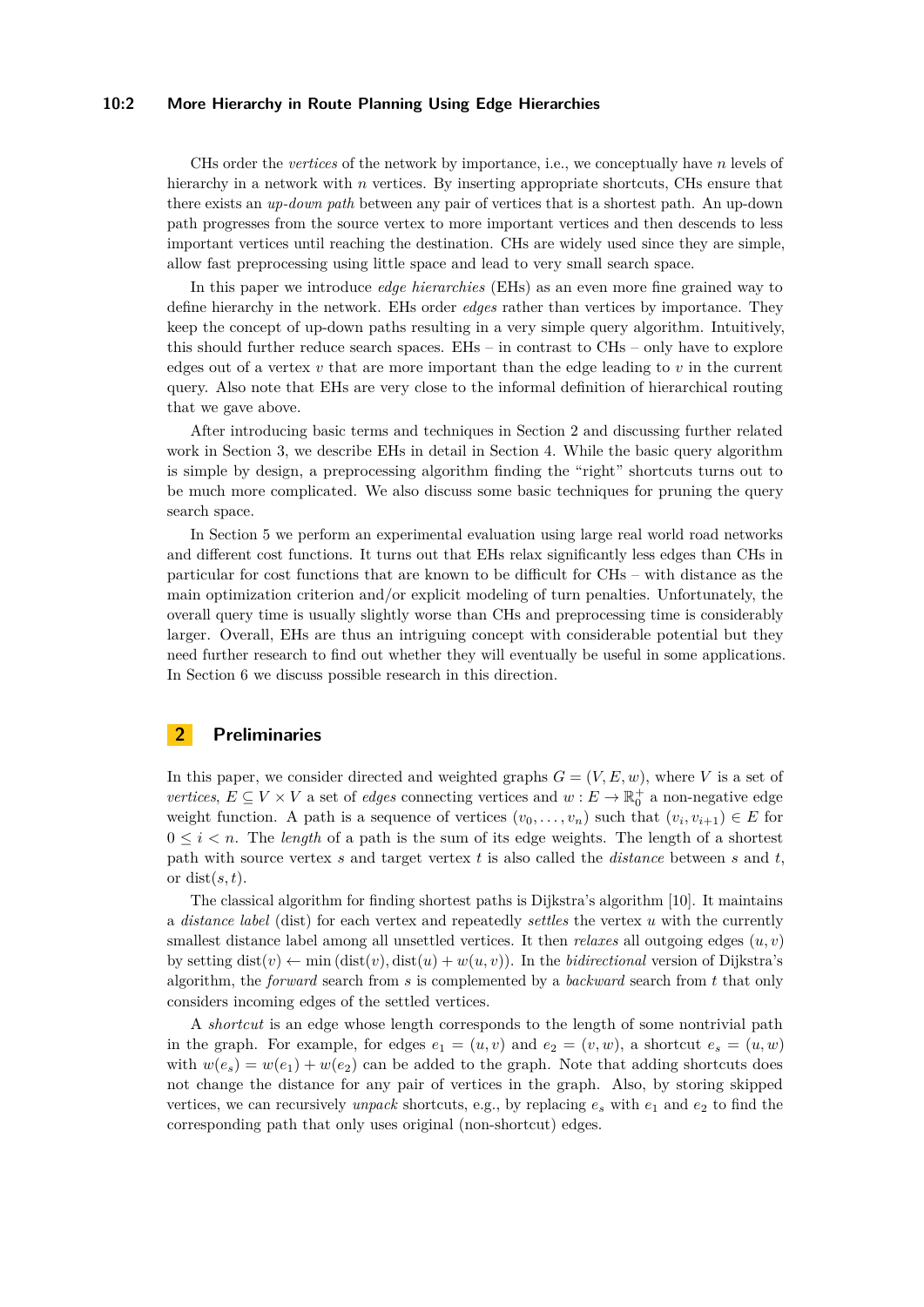#### **D. Hespe and P. Sanders 10:3 10:3**

Contraction Hierarchies [\[11,](#page-12-6) [12,](#page-12-0) [9\]](#page-12-7) use shortcuts to build a hierarchy where every vertex is on its own level. Vertices are repeatedly removed from the graph in order of a measure of importance. If for any pair of incoming and outgoing neighbors  $u, w$  the removed vertex  $v$  is on the *only* shortest path  $(u, v, w)$ , then a shortcut  $(u, w)$  is added. Whether this shortcut is necessary is determined by a so-called *witness search* that runs a shortest path search starting at *u* on the *overlay graph*. The overlay graph consists of all vertices not yet removed and all edges incident to these vertices. The witness search can be restricted to stop after settling a small amount of vertices. This might add unnecessary shortcuts but does not affect correctness, while having the potential to speed up the algorithm. Vertex importance is usually determined by a combination of different measures. Metrics successfully implemented in previous work (and used in the implementation we compare against in our evaluation) are the amount of shortcuts added when a vertex were removed next, the number of *hops* represented by these shortcuts and an additional *level* metric that helps removing vertices uniformly throughout the graph. These numbers have in common that they only change when a neighbor of a vertex is removed from the graph. The algorithm therefore maintains all vertices in a priority queue with their importance as key. When a vertex is removed, the importance of its neighbors are updated. The query algorithm is a bidirectional Dijkstra search that only relaxes edges that connect a vertex to a more (less) important vertex in the forward (backward) search. Due to this, edges only need to be stored at the end point that is removed first.

## <span id="page-2-0"></span>**3 More Related Work**

There has been a lot of work on route planning. Refer to [\[3\]](#page-12-1) for a recent overview. Here we only give selected references to place EHs into the big picture. Besides hierarchical route planning techniques there are also techniques which direct the shortest path search towards the goal (e.g., landmarks [\[13\]](#page-12-9), precomputed cluster distances [\[18\]](#page-12-10), arc flags [\[19\]](#page-13-4)). On road networks goal directed techniques are usually inferior to hierarchical ones since they need considerably more query or preprocessing time. However, combining goal directed and hierarchical route planning is a useful approach [\[13,](#page-12-9) [6\]](#page-12-11). We expect that this is also possible for EHs using the same techniques as used before. Other techniques allow very fast queries by building shortest paths directly from two (hub labeling [\[1\]](#page-12-12)) or three (transit node routing [\[4,](#page-12-13) [2\]](#page-12-14)) precomputed shortcuts without requiring a graph search. However, these methods require considerably more space than EHs.

### <span id="page-2-1"></span>**4 Edge Hierarchies**

The main idea of EHs is to provide a precomputed data structure that allows queries similar to those of CHs: All shortest paths can be found by a bidirectional Dijkstra search that only searches "upwards". In contrast to CHs, which build a hierarchy of vertices, EHs build a hierarchy of edges. Let  $r(u, v)$  denote the *rank* assigned to the edge  $(u, v)$ . Then, paths found by an EH query have the form  $(s = v_0, \ldots, v_m, \ldots, v_n = t)$  with  $r(v_{i-1}, v_i) \leq r(v_i, v_{i+1})$  for  $0 < i \leq m$  and  $r(v_{i-1}, v_i) ≥ r(v_i, v_{i+1})$  for  $m < i < n$  (allowing  $s = m$  or  $t = m$ ). In line with the terminology from CHs, we call such paths *up-down paths*.

The EH query is a modified version of the bidirectional variant of Dijkstra's algorithm: In addition to the distance label dist, we maintain a rank label *r* at every node, set to 0 for *s* and *t*. When settling a vertex *u*, only edges with  $r(u, v) \geq r(u)$  are relaxed. Whenever dist(*v*) is updated while relaxing an edge  $(u, v)$ ,  $r(v)$  is set to  $r(u, v)$ . For a stopping condition, the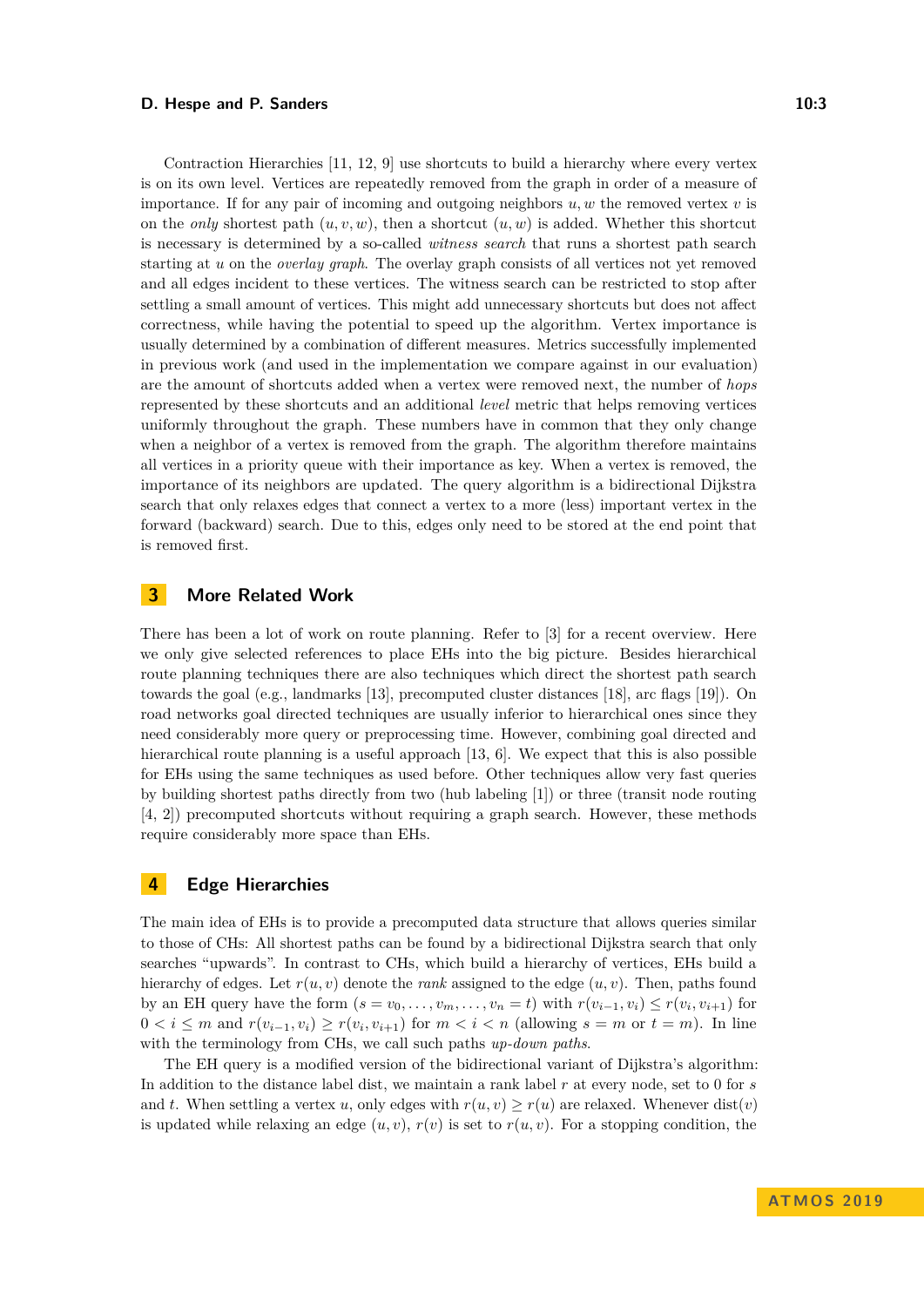<span id="page-3-0"></span>

**Figure 1** Search space of an EH Query. Blue edges are in the search space of the forward search, orange edges are in the search space of the backward search. Boxed numbers are edge ranks, unboxed numbers are edge weights.



currentRank  $\leftarrow 0$ ; **while** Unranked edges remain **do** Pick unranked edge (*u, v*);  $r(u, v) \leftarrow \text{currentRank++};$ **for** all unranked edges  $(u', u)$  **do for** all unranked edges  $(v, v')$  **do if** dist $(u', v') = w(u', u) + w(u, v) + w(v, v')$  then Add shortcut  $(u', v)$  or  $(u, v')$ ; // Or adjust weight + unset rank **end end end end**

<span id="page-3-1"></span>algorithm maintains an upper bound  $\overline{d}$  for dist(*s, t*) (initially  $\infty$ ) which is updated whenever a vertex is settled that has already been settled from the other direction. No edges leaving vertices with dist(*v*)  $> \overline{d}$  are relaxed. Figure [1](#page-3-0) illustrates the search space of an Edge Hierarchy Query. Note how the edges ranked 2 and 3 are not in the search space of the backward search, even though their target vertex is settled.

Algorithm [1](#page-3-1) shows an algorithm template for constructing an EH. Initially, all edges are unranked (which we will treat as rank  $\infty$ ). In iteration *i*, we pick an unranked edge  $(u, v)$ and set its rank to  $i$ . We then iterate over all unranked edges  $(u', u)$  and  $(v, v')$  and test whether  $(u', u, v, v')$  is a shortest path. If yes, we add either  $(u', v)$  or  $(u, v')$  as a shortcut. If either of these two edges already exists, we instead adjust its weight and reset its rank to ∞, if it was already ranked before.

 $\triangleright$  **Theorem 1.** For every pair of vertices s and t, such that there is a path from s to t in *the input graph, Algorithm [1](#page-3-1) assigns ranks and adds shortcuts such that there is a shortest up-down path from s to t.*

**Proof.** We prove this by showing the following: If at the beginning of iteration *i*, there is a shortest path from  $s$  to  $t$  that only uses unranked edges, then in iteration  $j > i$ , there exists an up-down-path  $p$  from  $s$  to  $t$  that only uses edges of rank  $\geq i$ . As at the beginning of the first iteration, all edges are unranked, this proves the theorem.

In iteration *i*, an edge *e* gets ranked. Let *p* be a shortest path from *s* to *t* consisting only of unranked edges. If  $e$  is not part of  $p$ , then  $p$  is still a shortest path that only uses unranked (rank  $\infty$ ) edges (which is an up-down path by definition).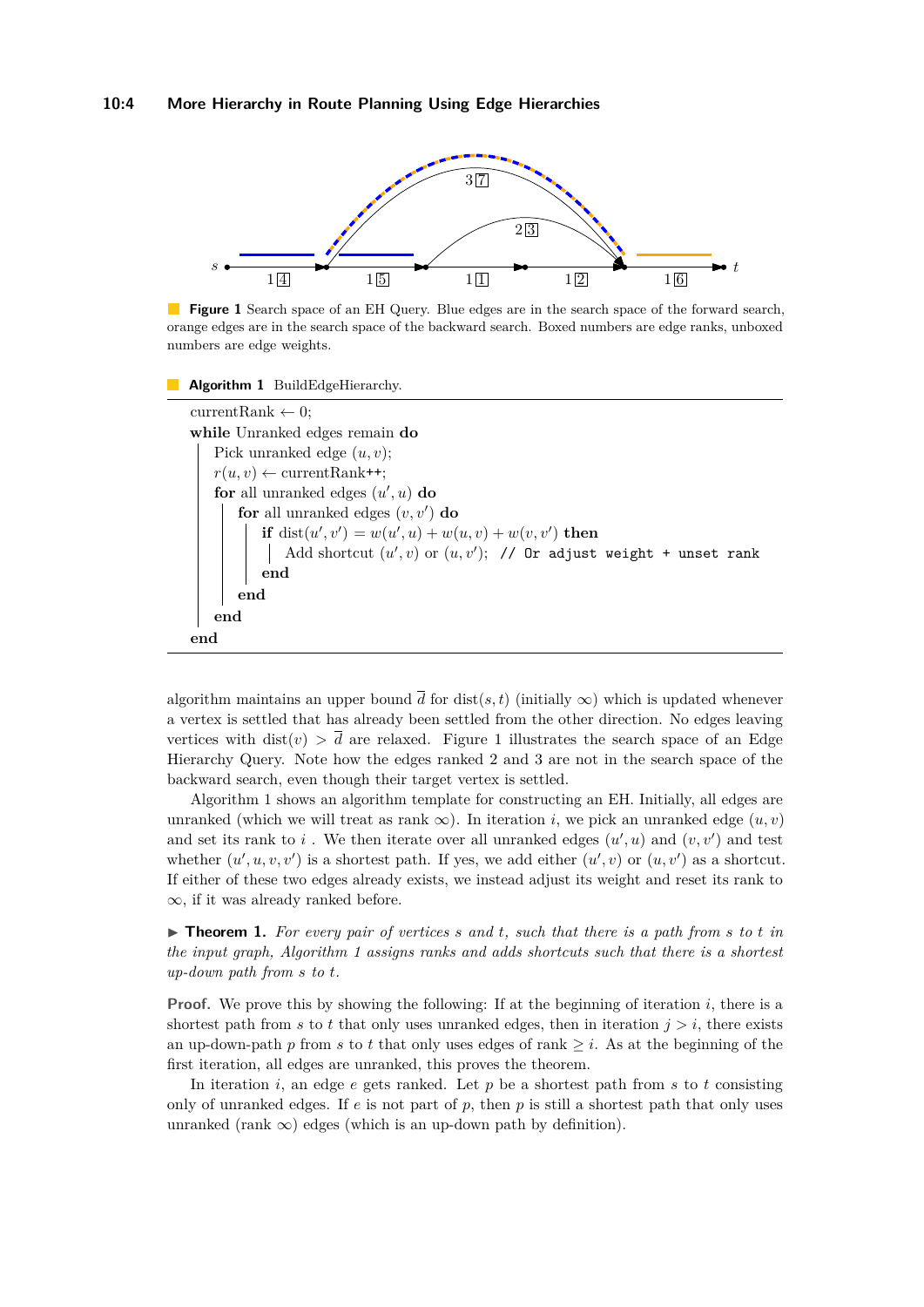

<span id="page-4-0"></span>**Figure 2** Example showing that EH construction needs to calculate distances on the complete graph. Boxed numbers are edge ranks, unboxed numbers are edge weights.

If  $e$  is at neither end of  $p$ , then a shortcut is inserted that replaces two edges of  $p$ , so there still is a shortest path only using unranked edges from *s* to *t*.

If  $e = (s, v)$  (the case  $e = (v, t)$  is analogous) we distinguish two cases:

- **1.** There still exists a shortest path of unranked edges from *s* to *v*: Then there is also a shortest path of unranked edges from *s* to *t*.
- **2.** There is no shortest path of unranked edges from *s* to *v*: Then (*s, v*) gets assigned rank *i* and can never change its rank (note for this, that edges can only be inserted or assigned to a different rank if there is a shortest path of unranked edges between their endpoints). Furthermore, there is a shortest path of unranked edges from *v* to *t*. By induction, in every iteration  $j > i$ , there will be an up-down-path from  $v$  to  $t$  that uses only edges of rank  $\geq i$ . By adding the edge  $(s, v)$  to the beginning of that path, we get an up-down path from *s* to *t*.

As the induction basis, note that at the end of the algorithm, no edges are unranked, so the claim holds trivially.

Note that from the induction in the proof above, it follows that we can use the EH query for the distance calculation in Algorithm [1.](#page-3-1)

The algorithm can also be slightly altered by only adding a shortcut if  $(u', u, v, v')$  is the only remaining unranked shortest path from  $u'$  to  $v'$ . However, preliminary experiments showed that the version presented here yields better results.

An important difference to CH construction is that Algorithm [1](#page-3-1) has to calculate distances in the complete graph, whereas CH construction only has to query the overlay graph. See Figure [2](#page-4-0) for an example why using the overlay graph does not suffice for EHs: If (*b, d*) is assigned rank 2, we need to check whether  $p = (a, b, d, c)$  is a shortest path. If only the overlay graph were used for the distance calculation, then we would falsely assume that *p* is a shortest path and add a shortcut.

#### **4.1 Shortcut Selection**

The choice of the shortcut that is added in the inner loop of Algorithm [1](#page-3-1) can make a significant impact on the total number of shortcuts added. For example, in Figure [3,](#page-5-0) we could either add the shortcut  $(u, v')$  or *all* of the shortcuts  $(u'_i, v)$  (assuming  $(u'_i, u, v, v')$  is a shortest path for all  $u'_i$ ). In contrast, in CHs there is no choice of which shortcut to add. We minimize the number of shortcuts added using a solution to a minimum bipartite vertex cover problem for every iteration of the outer while-loop of Algorithm [1.](#page-3-1)

The problem  $(U \cup V, E)$  is constructed as followed: Instead of directly adding one of the two possible shortcuts, we add the vertices  $u', v'$  to  $U, V$  respectively (if they have not been added before) and an edge between them.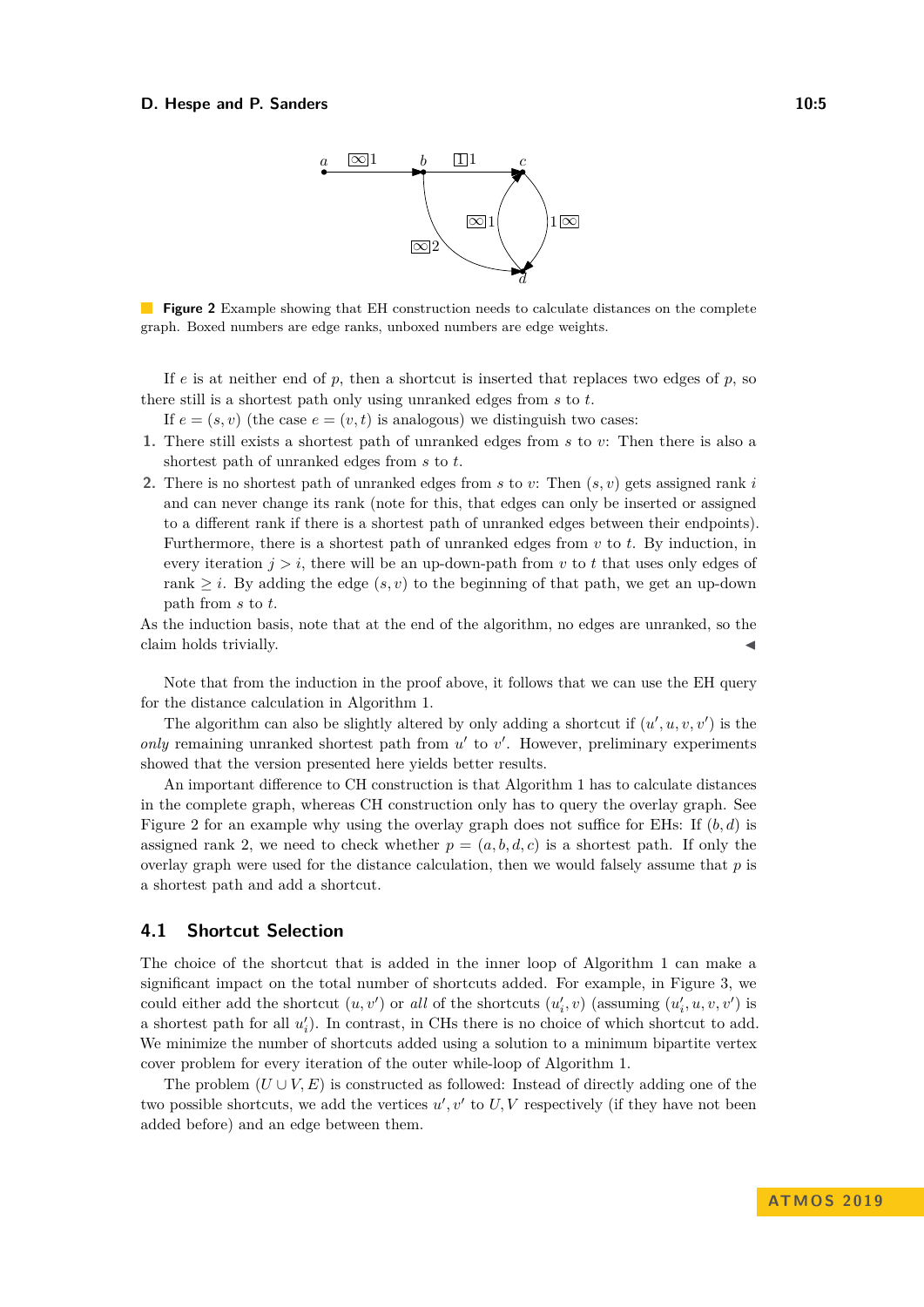<span id="page-5-0"></span>

**Figure 3** When ranking  $(u, v)$ , we could either add *all* shortcuts  $(u'_i, v)$  or just  $(u, v')$ .

After all shortcut candidates for an iteration of the outer loop have been added to the bipartite graph, we compute a minimum Vertex Cover *C*. Note that this can be done in polynomial time via maximum cardinality bipartite matching using König's Theorem. We then add the shortcuts  $(u', v)$  for every  $u' \in U \cap C$  and  $(u, v')$  for every  $v' \in V \cap C$ . It is easy to verify that for every pair of candidate shortcuts, one is added. Also, every set of shortcuts added implies a Vertex Cover for the graph above, so finding a *minimum* Vertex Cover minimizes the number of shortcuts added in every iteration of the construction algorithm, given the edge that is assigned a rank.

To further minimize the number of shortcuts added, we always prefer edges already present in the graph: if  $(u', v)$  or  $(u, v')$  is already in the graph (ranked or unranked), we change its weight accordingly and reset its rank. The pair  $(u', v')$  is then not added to the minimum Vertex Cover problem described above.

## **4.2 Edge Selection**

In every iteration of Algorithm [1,](#page-3-1) an edge is selected to rank. Our heuristic to select these edges is guided by two goals: Adding a small number of shortcut edges to the graph, and ranking edges uniformly throughout the graph. Here, we present the version that produced the best results in our preliminary experiments. Other versions that resemble the vertex selection strategies used for CHs resulted in worse preprocessing and query times.

Our heuristic works in rounds: in the beginning of each round, a set of edges to rank is selected and fixed. Only when all edges selected are ranked, a new round is started and a new set of edges is selected. Edges are selected by counting for each unranked edge *e* the number of new shortcuts that would be added if *e* was ranked. This is done by simulating an iteration of the outer while-loop of Algorithm [1](#page-3-1) without actually adding any shortcuts to the graph and resetting  $r(u, v)$  to  $\infty$  afterwards. Then, we select all edges that cause the minimum number of shortcuts among all their incident edges.

## <span id="page-5-1"></span>**4.3 Stalling**

A technique that significantly reduces query times for CHs is called *Stall on Demand*. The idea is to stall the search at vertices that do not lie on a shortest path from *s* to *t* by checking whether a shorter path can be found via incoming (outgoing) downward edges in the forward (backward) search. This can happen because CHs only guarantee shortest up-down paths between any pairs of vertices. The same is true for EHs. We present two stalling techniques that can be used with EHs.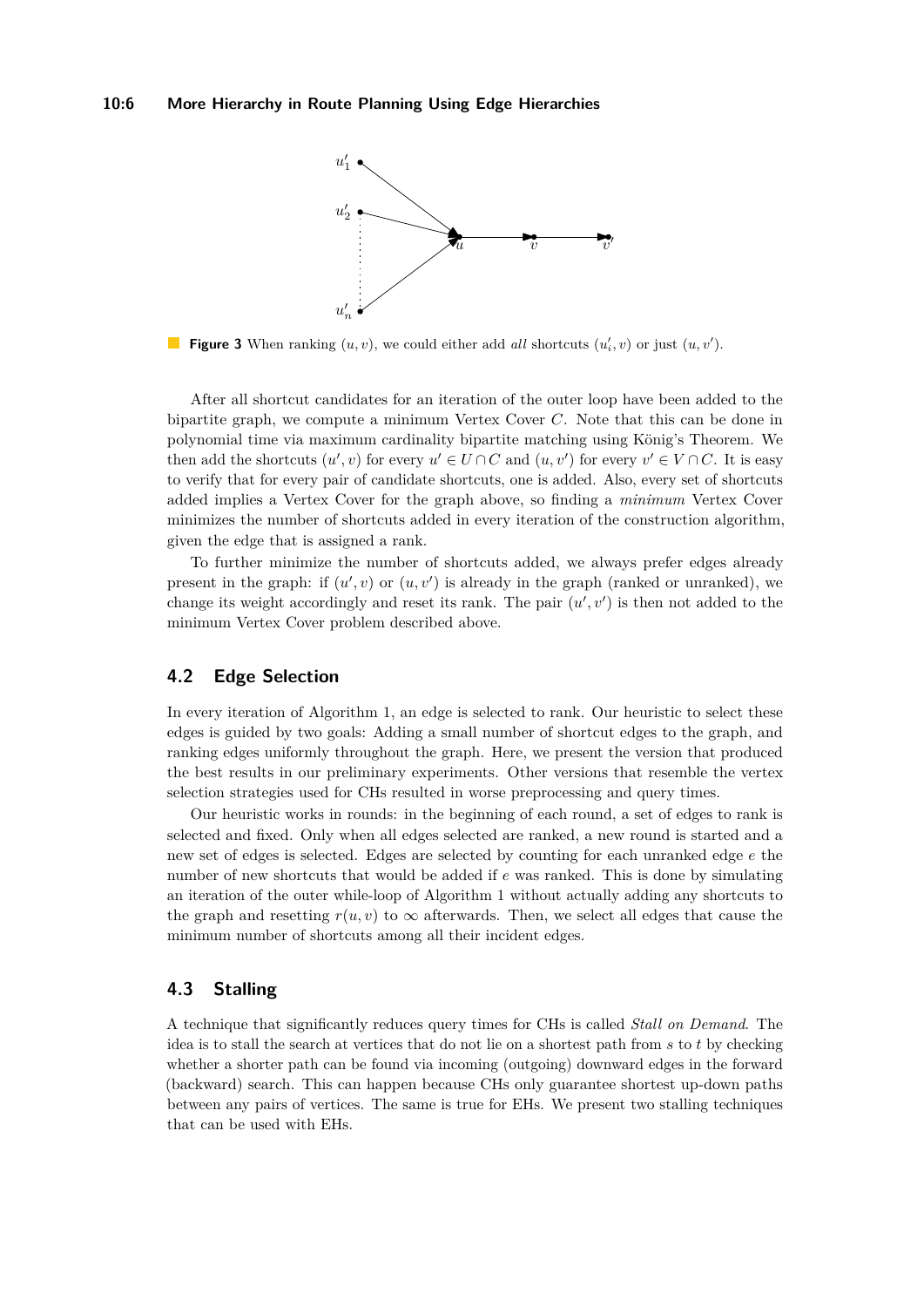#### **D. Hespe and P. Sanders 10:7 10:7 10:7**

- **Stall on Demand.** In EHs any edge can be a downward or an upward edge depending on the rank of the edges leading to the source vertex of that edge. Stall on Demand checks *all* incoming (outgoing) edges in the forward (backward) search.
- **Stall in Advance.** Stall on Demand may relax every edge twice: Once when settling the source (target) vertex and once for stalling when settling the target (source) vertex in the forward (backward) search. *Stall in Advance* relaxes every edge at most once: when settling a vertex *u*, we not only relax all outgoing (incoming) edges that are ranked higher than the path to *u*, but also all edges that are ranked lower. However, we do not update dist with the distance computed via the low ranked edges. Instead, we store it in a separate stallDist label. To check whether we can stall the search at vertex  $v$ , we compare dist(*v*) with stallDist(*v*). If stallDist is smaller, we can stall at *v*.

## <span id="page-6-0"></span>**5 Experimental Evaluation**

We implement EHs in  $C++$  and compile with gcc 7.4.0 using full optimizations ( $-03$ ). Our implementation of the construction algorithm is relatively straight forward without much emphasis on optimizations. For queries, we use adjacency arrays for incoming and outgoing edges and sort all edges incident to a vertex in descending order of their rank. This way we can stop iterating over a vertex's neighborhood once we find an edge with a lower rank than allowed for the current path. Additionally, we reorder the vertices in depth-first-searchpreorder for better memory locality. The EH *construction* algorithm uses CH queries to find the distance between two vertices. The source code is available on  $\text{GitHub}^1$  $\text{GitHub}^1$ .

For comparison with CHs, we use the implementation from RoutingKit<sup>[2](#page-6-2)</sup> [\[9\]](#page-12-7) where queries use Stall on Demand.

The machine used for all experiments is equipped with 4 x Intel Xeon E5-4640 at 2.4 GHz and 512 GiB DDR3-PC1600 RAM but only a single core is utilized.

### **5.1 Data Sets**

We evaluate EHs on two benchmark graphs from the DIMACS Challenge on Shortest Paths [\[8\]](#page-12-15): The road network of Western Europe from PTV AG with 18 million vertices and 42 million directed edges, and the TIGER/USA road network with 23 million vertices and 29 million undirected edges (resulting in 58 million directed edges), as well as smaller subsets of the TIGER/USA graph. Both graphs are available with edge weights corresponding to travel times or geographic distance.

In addition to these graphs, we also evaluate the performance on graphs that model the cost for taking turns at a crossing. We follow the approach used in [\[7,](#page-12-4) [3\]](#page-12-1) to define simple turn costs that reportedly yield performance characteristics similar to truly realistic values: For the travel time metric, we assign costs of 100 seconds for U-turns (meaning an edge pair  $(u, v)$ ,  $(v, u)$  and 0 for all other turns. For the distance metric, all turns are free. We explicitly model turns into our graphs. This can be done by splitting every vertex *v* into a number of vertices equal to its degree and connecting each new vertex to one of *v*'s incident edges. Then, edges between the new vertices are added: For each vertex incident to one of *v*'s incoming edges, an edge is added to each of the vertices incident to one of *v*'s outgoing edges. The weights of these new edges are set to the turn costs. We use a more compact

<span id="page-6-1"></span><sup>1</sup> <https://github.com/Hespian/EdgeHierarchies>

<span id="page-6-2"></span> $^2$  <https://github.com/RoutingKit/RoutingKit>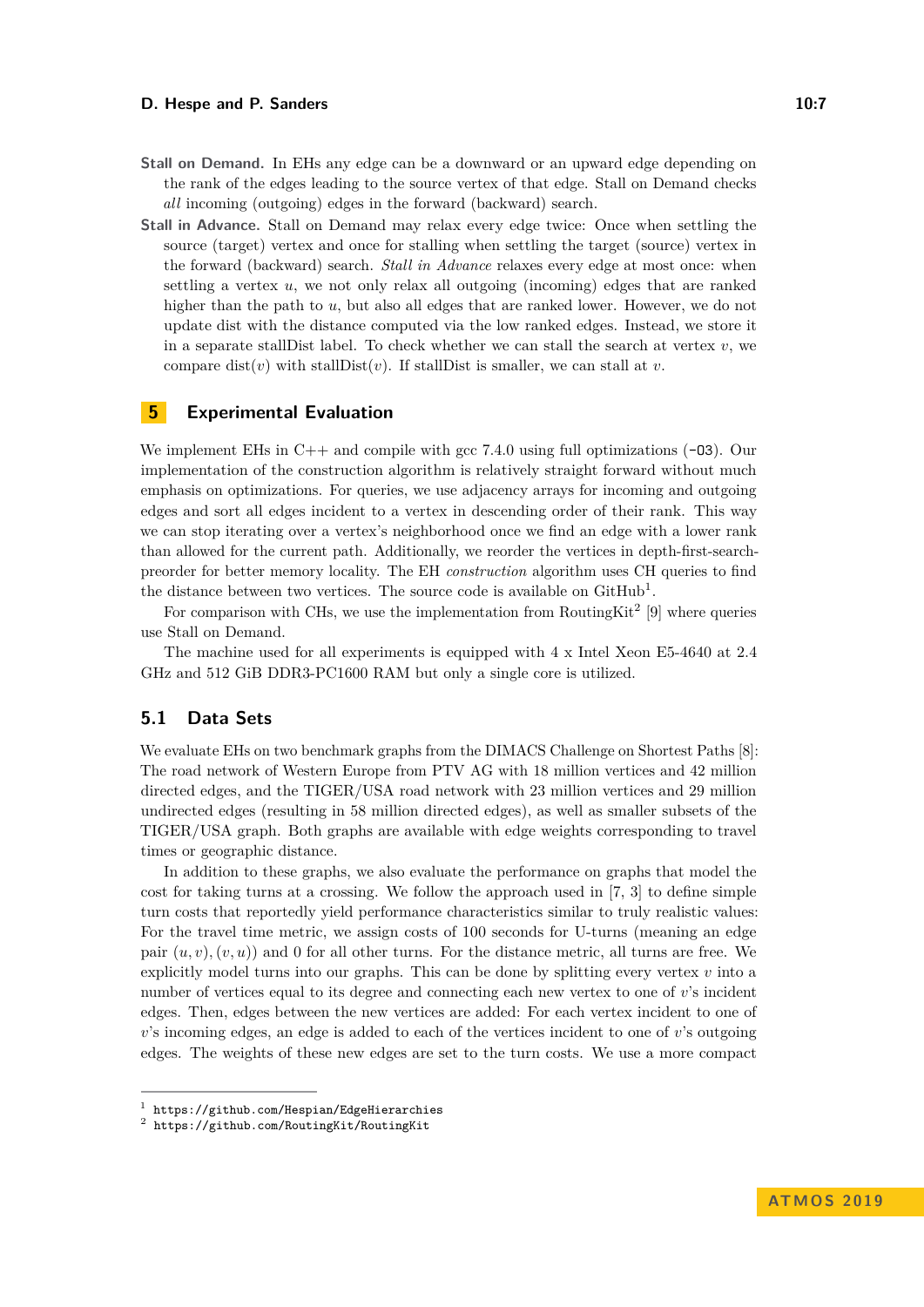#### <span id="page-7-0"></span>**10:8 More Hierarchy in Route Planning Using Edge Hierarchies**



**Figure 4** Left: Original graph. Right: Graph with added turns. 100 seconds are added to the edge corresponding to a U-turn.

representation of the same concept: We only split a vertex into a number of vertices equal to its outgoing degree and connect incoming edges directly to these new vertices, adding the turn costs to the edge weights. Figure [4](#page-7-0) shows an example for travel times. Table [1](#page-7-1) lists all instances and their sizes used in our evaluation.

The distance metric as well as adding turn information are cases in which CHs were shown to perform significantly worse than with the travel time metric and without turn information (e.g. [\[7\]](#page-12-4)).

|               |                  | Original   | With turns |               |  |  |  |
|---------------|------------------|------------|------------|---------------|--|--|--|
| Graph         | $\left V\right $ | $E\vert$   | ١V١        | ΙEΙ           |  |  |  |
| USA.BAY       | 321 270          | 794830     | 794830     | 2 2 7 9 2 0 8 |  |  |  |
| USA.W         | 6262104          | 15 119 284 | 15 119 284 | 41815474      |  |  |  |
| USA.CTR       | 14081816         | 33866826   | 33866826   | 93609832      |  |  |  |
| USA           | 23 947 347       | 57708624   | 57708624   | 159734066     |  |  |  |
| <b>EUROPE</b> | 18010173         | 42 188 664 | 42 188 664 | 113953602     |  |  |  |

<span id="page-7-1"></span>**Table 1** Instances used in our evaluation. *With turns* are original instances with added turns.

## **5.2 Choosing the Right Stalling Technique**

In this section we evaluate the stalling techniques explained in Section [4.3.](#page-5-1) To get some insight in how stalling performs for other techniques, we compare to Stall on Demand for CHs. Tables [2](#page-8-0) and [3](#page-8-1) compare the query times, number of vertices settled and edges relaxed for different stalling techniques averaged over 100 000 random queries. The number of edges actually relaxed and the number of edges "relaxed" to check whether the search can be stalled are shown separately. We also count the number of vertices that are settled at their actual distance to the source vertex (min. vertices). This gives an insight into how many vertices would be settled with a *perfect* stalling technique. For the travel time metric, EHs with both Stall on Demand and Stall in Advance perform more stall checks than CHs, outweighing the savings in number of vertices settled and leading to longer query times than without any stalling. For the distance metric, Stall on Demand reduces the number of vertices settled for EHs to less than for CHs. The total of number of edges touched is also less for EHs. However, running times are still faster without stalling because less edges are relaxed (or considered for stalling) and thus less distance labels are touched. Due to the additional distance label, Stall in Advance significantly increases query times. The last column also shows that stalling holds more potential for CHs than for EHs. However, we also see that EHs already perform relatively well without stalling: CHs on the travel time metric would have to settle more than twice as many vertices as EHs if no stalling was used and even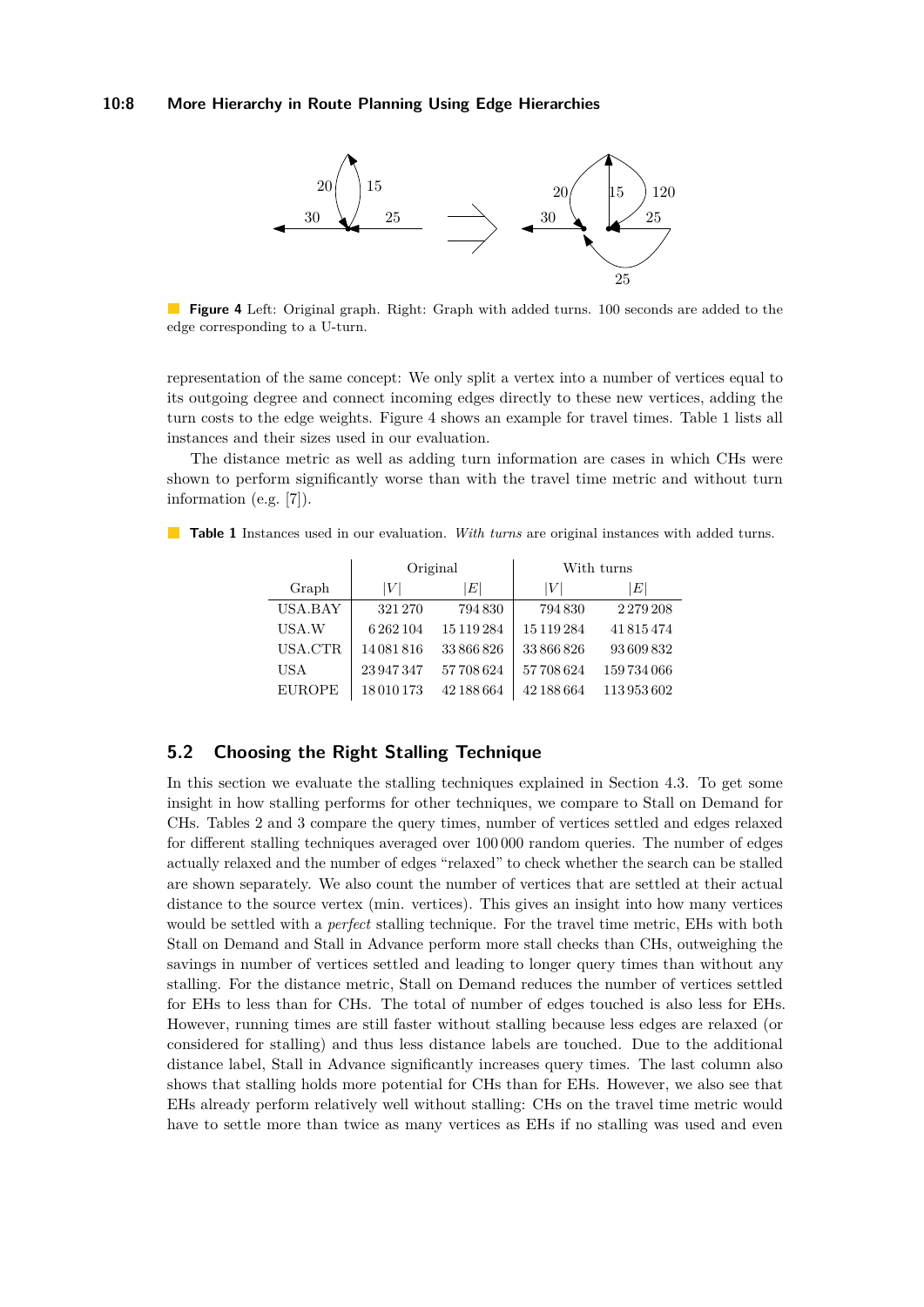#### **D. Hespe and P. Sanders 10:9 10:9**

| Algo.     | Stalling      | time [ $\mu$ s] | settled | relaxed | stall checks | min. vertices |
|-----------|---------------|-----------------|---------|---------|--------------|---------------|
|           |               | 199             | 906     | 1734    | -            |               |
| EH        | S. on Demand  | 250             | 604     | 958     | 11920        | 361           |
|           | S. in Advance | 471             | 614     | 982     | 10563        |               |
|           | S. on Demand  | 130             | 533     | 1969    | 2888         | 253           |
| <b>FD</b> |               | 338             | 1996    | 15500   | -            |               |

<span id="page-8-0"></span>**Table 2** Query results for different stalling techniques for Edge Hierarchies and Contraction Hierarchies on the EUROPE road network with the **travel time** metric and **turns**.

<span id="page-8-1"></span>**Table 3** Query results for different stalling techniques for Edge Hierarchies and Contraction Hierarchies on the EUROPE road network with the **distance** metric and **turns**.

| Algo.     | Stalling      | time [ $\mu$ s] | settled | relaxed | stall checks | min. vertices |
|-----------|---------------|-----------------|---------|---------|--------------|---------------|
|           |               | 608             | 2573    | 5586    |              |               |
| EH        | S. on Demand  | 642             | 1368    | 2276    | 29192        | 638           |
|           | S. in Advance | 1387            | 1439    | 2442    | 26959        |               |
| <b>FO</b> | S. on Demand  | 634             | 1943    | 16849   | 25007        | 704           |
|           | -             | 3403            | 12320   | 300758  |              |               |

when not counting the stall checks, CHs with Stall on Demand relax more edges than EHs. For the distance metric, this is even more severe: Here, the search space for CHs without Stall on Demand increases so much that query times increase to over 3 ms. EHs already settle a reasonably small number of vertices without stalling.

These experiments show that the increased number of edges touched outweighs the decreased number of vertices settled. Thus, a stalling technique that only touches *some* more edges might lead to improved running times if it successfully stalls at enough vertices. Figure [5](#page-9-0) shows the performance when only a fraction of the edges incident to a vertex are considered for Stall on Demand – going from high ranked edges to low ranked edges (note that this can be done efficiently in our implementation as edges are stored ordered by their rank). We are going to refer to this as *partial stalling* from here on. We see a slight increase in running time due to the associated calculations (see the data point for  $x = 0.0$ ) but all instances shown benefit from partial stalling for some fraction (10% for travel times and 30% for distances).

### **5.3 Main Results**

As EHs share similarities with CHs, both using similar query algorithms, we compare the two with respect to their preprocessing and query times as well as the number of vertices settled and edges relaxed during queries. Another interesting property is the number of edges in the hierarchy. Note however, that CHs only store each edge once, whereas EHs need to store each edge at both endpoints. Tables [4](#page-10-1) and [5](#page-10-2) show these numbers averaged over 100 000 random queries. We execute queries without Stall on Demand and with partial stalling in increments of 10%. The numbers reported here are for the best query times among these stalling configurations as indicated by the last column. In a real-world system the optimal configuration could be found as a part of the preprocessing step. Due to time restrictions, the construction was only run once for each algorithm and instance. Checking whether the search can be stalled at a vertex is essentially an edge relaxation (minus priority queue operations), so we combine these numbers here. We can see that EHs suffer less from adding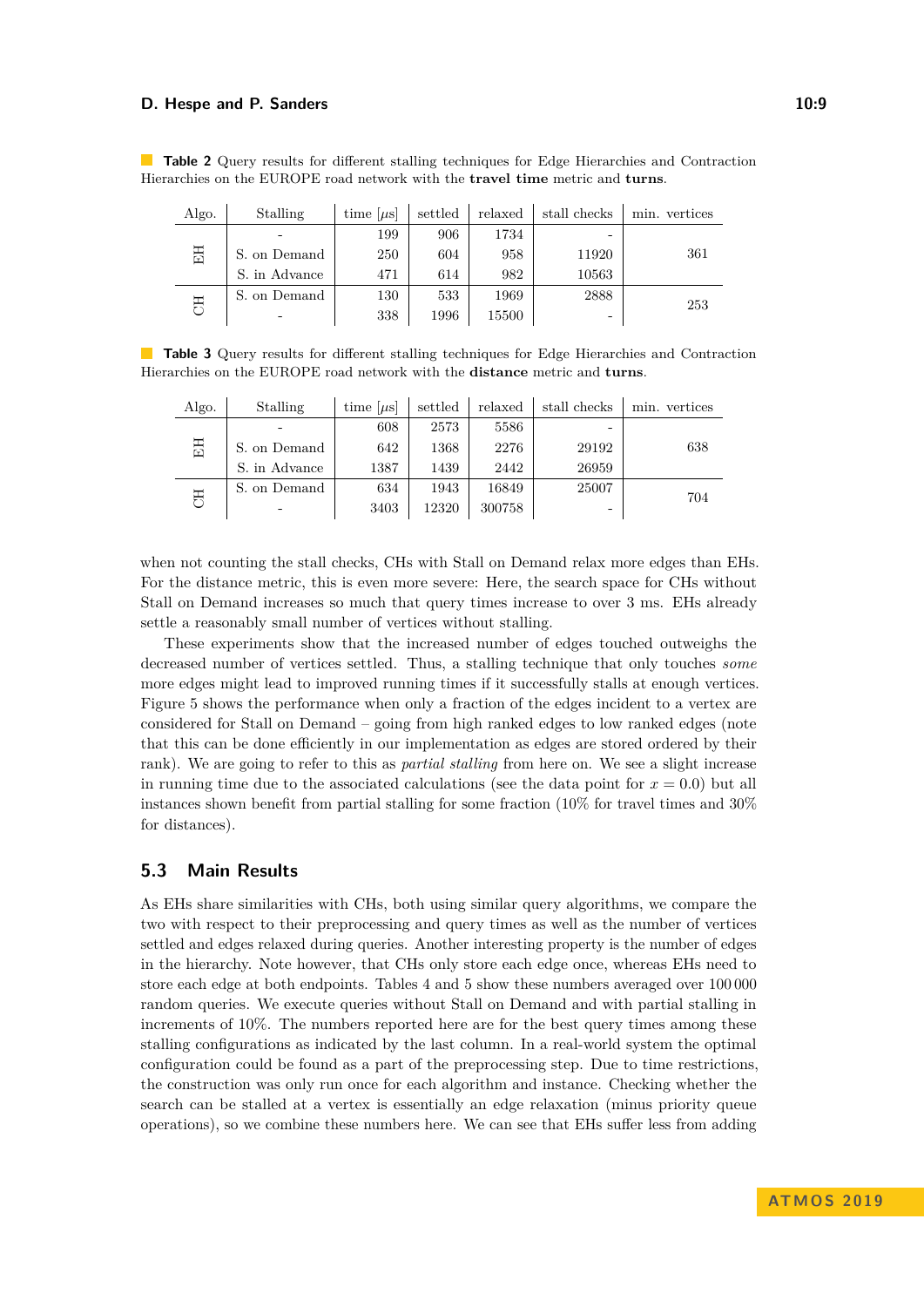<span id="page-9-0"></span>

**Figure 5** Speedup of query with partial stalling over unstalled query with different fractions of edges used for stalling. Times were measured on the EUROPE road network.

turns to the graphs than CHs. While the number of shortcuts added is comparable for EHs and CHs on the original graphs (with CHs even adding slightly fewer), CHs add significantly more when turns are added. This can also be seen in the number of edges relaxed: The number of edges relaxed with and without turns are very similar for EHs. For the distance metric, EHs perform even better when adding turns than on the original inputs. With turns, EHs almost always relax less than half as many edges as CHs. This shows that the intuition behind EHs – ranking *roads* (edges) rather than *junctions* (vertices) – helps to better prune roads that are irrelevant for the query. However, CHs usually settle between 2 and 3 times less vertices (except for the distance metric with turns where EHs often settle less vertices than CHs). Overall this leads to longer query times for EHs in most cases. For the distance metric with turns, query times for EHs are close to CHs – for the EUROPE instance EHs even achieve faster queries. The preprocessing step is much faster for CHs, partially due to our unoptimized implementation, but the CH vertex ranking also only updates the neighbors of a vertex after it was ranked. The edge ranking we use, on the other hand, simulates the ranking of every edge for each round of edge selection. The CH implementation in RoutingKit also limits the number of steps done for the witness search, giving additional speed up. As EHs have to find witnesses and (depending on the edge ranking technique) calculate importance values for every edge, compared to CHs having to do the same for every vertex, longer preprocessing times are to be expected.

The random queries used for the experiments above are long-ranged on average. However, real-world queries tend to be short-ranged. For this reason, Sanders and Schultes [\[20\]](#page-13-1) introduce an evaluation methodology using *Dijkstra Ranks*. When running a Dijkstra query starting at some vertex in the graph, the *i*th vertex removed from the priority queue is assigned Dijkstra Rank *i*. Figures [6](#page-11-0) and [7](#page-11-0) show the number of vertices settled, number of edges relaxed, and query times for vertices of Dijkstra Ranks  $2^6, \ldots, 2^{\lfloor \log |V| \rfloor}$  from 1000 random starting vertices. This way, the performance of algorithms can be observed for both short-ranged and long-ranged queries (and everything in between). EHs use 10% and 30% partial stalling for travel times and distances, respectively. The comparison between number of vertices settled and query time shows that the algorithm that settles less vertices has the faster query time and edge relaxations play a less important role. This is likely due to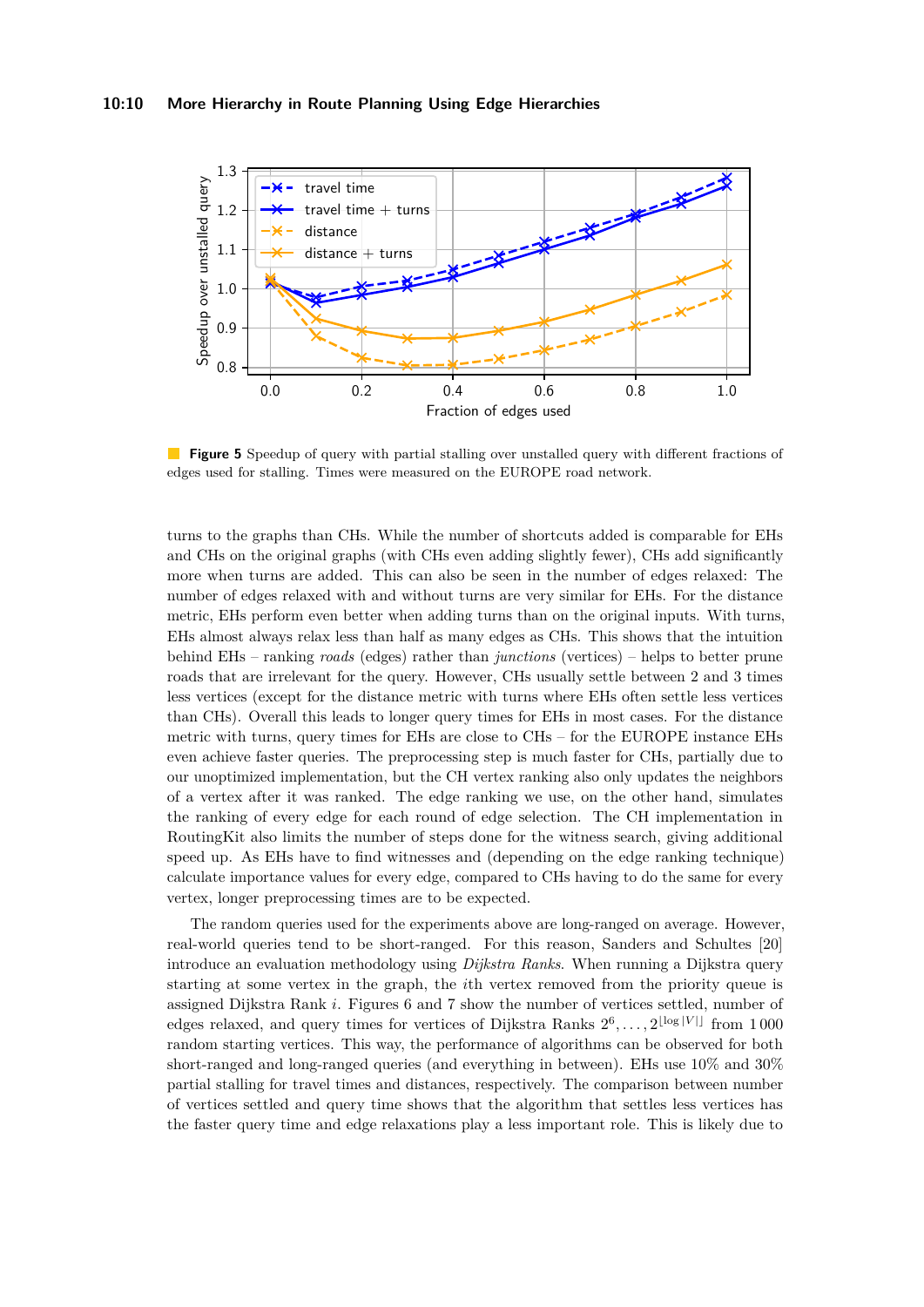| Graph      |               | Prepr. | $ {\bf s} $ | $ {\rm E} \ [{\rm M}]$ |       | Query $ \mu s $ |     | settled |     | relaxed |           | stall. |
|------------|---------------|--------|-------------|------------------------|-------|-----------------|-----|---------|-----|---------|-----------|--------|
|            |               | ΕH     | CН          | ΕH                     | CH    | ΕH              | CН  | ΕH      | CH  | ΕH      | <b>CH</b> | %      |
|            | USA.BAY       | 100    | 6           | 1.4                    | 1.4   | 37              | 16  | 301     | 108 | 710     | 679       |        |
|            | USA.W         | 1785   | 153         | 27.5                   | 27.4  | 96              | 37  | 538     | 193 | 1299    | 1386      |        |
| Original   | USA.CTR       | 4389   | 482         | 61.5                   | 61.1  | 140             | 53  | 612     | 254 | 3132    | 2136      | 10     |
|            | <b>USA</b>    | 7145   | 674         | 104.5                  | 104.0 | 153             | 60  | 643     | 271 | 3320    | 2253      | 10     |
|            | <b>EUROPE</b> | 3171   | 453         | 70.3                   | 70.3  | 138             | 75  | 607     | 356 | 2443    | 2967      | 10     |
|            | USA.BAY       | 634    | 156         | 4.0                    | 6.0   | 79              | 67  | 511     | 362 | 929     | 3253      |        |
| With turns | USA.W         | 9403   | 2730        | 69.9                   | 105.1 | 165             | 124 | 748     | 564 | 1365    | 4810      |        |
|            | USA.CTR       | 25084  | 7316        | 159.3                  | 239.2 | 240             | 172 | 885     | 700 | 3126    | 6530      | 10     |
|            | USA           | 45904  | 15462       | 270.3                  | 404.3 | 250             | 186 | 900     | 737 | 3217    | 6792      | 10     |
|            | <b>EUROPE</b> | 17822  | 4743        | 194.0                  | 249.1 | 191             | 130 | 726     | 533 | 2662    | 4857      | 10     |

<span id="page-10-1"></span>**Table 4** Running times and search space sizes of Edge Hierarchies and Contraction Hierarchies on different graphs with the **travel time** metric.

<span id="page-10-2"></span>**Table 5** Running times and search space sizes of Edge Hierarchies and Contraction Hierarchies on different graphs with the **distance** metric.

| Graph  |               | Prepr. | $ {\bf s} $ | $ {\rm E} \; [{\rm M}]$ |       | Query $ \mu s $ |     | settled |           | relaxed |           | stall. |
|--------|---------------|--------|-------------|-------------------------|-------|-----------------|-----|---------|-----------|---------|-----------|--------|
|        |               | ΕH     | <b>CH</b>   | ΕH                      | CH    | ΕH              | CH  | ΕH      | <b>CH</b> | ΕH      | <b>CH</b> | %      |
|        | USA.BAY       | 166    | 9           | 1.5                     | 1.5   | 73              | 30  | 560     | 180       | 1440    | 1686      |        |
|        | USA.W         | 3435   | 243         | 28.6                    | 28.5  | 254             | 96  | 1002    | 446       | 8183    | 6045      | 20     |
| iginal | USA.CTR       | 13062  | 1157        | 65.7                    | 65.5  | 526             | 216 | 1697    | 832       | 20041   | 15561     | 30     |
| Ë      | <b>USA</b>    | 21041  | 1537        | 110.8                   | 110.7 | 573             | 235 | 1769    | 897       | 21461   | 16787     | 30     |
|        | <b>EUROPE</b> | 14487  | 2152        | 79.6                    | 79.6  | 538             | 355 | 1756    | 1179      | 19793   | 27807     | 30     |
|        | USA.BAY       | 476    | 158         | 3.6                     | 5.7   | 95              | 92  | 623     | 470       | 1149    | 4979      |        |
| turns  | USA.W         | 8452   | 3338        | 64.9                    | 102.3 | 278             | 250 | 1289    | 993       | 2564    | 13402     |        |
|        | USA.CTR       | 30313  | 13629       | 148.5                   | 235.7 | 556             | 537 | 1477    | 1743      | 15286   | 31629     | 40     |
| With   | <b>USA</b>    | 58025  | 30869       | 251.1                   | 398.3 | 604             | 580 | 1605    | 1849      | 13712   | 33436     | 30     |
|        | <b>EUROPE</b> | 24757  | 13266       | 172.3                   | 267.2 | 533             | 634 | 1543    | 1943      | 13355   | 41856     | 30     |

vertex accesses causing more cache misses than accesses to the edges of a singe vertex. If one would improve the cache efficiency by better node orderings or other improvements, it seems possible that EHs decreased number of relaxed edges can outweigh the increased number of settled vertices.

# <span id="page-10-0"></span>**6 Future Work**

For CHs there is a lot of experience with configuring the preprocessing process. The additional complications of EH preprocessing make it likely that much better versions are possible also for EHs. Trying different ways of cleaning up the distance labels for new queries might lead to some improvements as preliminary experiments showed some effect here. Due to EHs being less cache-efficient than CHs right now, we expect them to profit more from such changes. On the application side, we can look for networks with different characteristics where EHs might have advantages. For road networks, we might harvest the advantage in number of relaxed edges by looking at generalizations of static shortest path search where edge relaxations are expensive, e.g., time-dependent edge costs [\[5,](#page-12-16) [17\]](#page-12-17) or multicriteria shortest paths.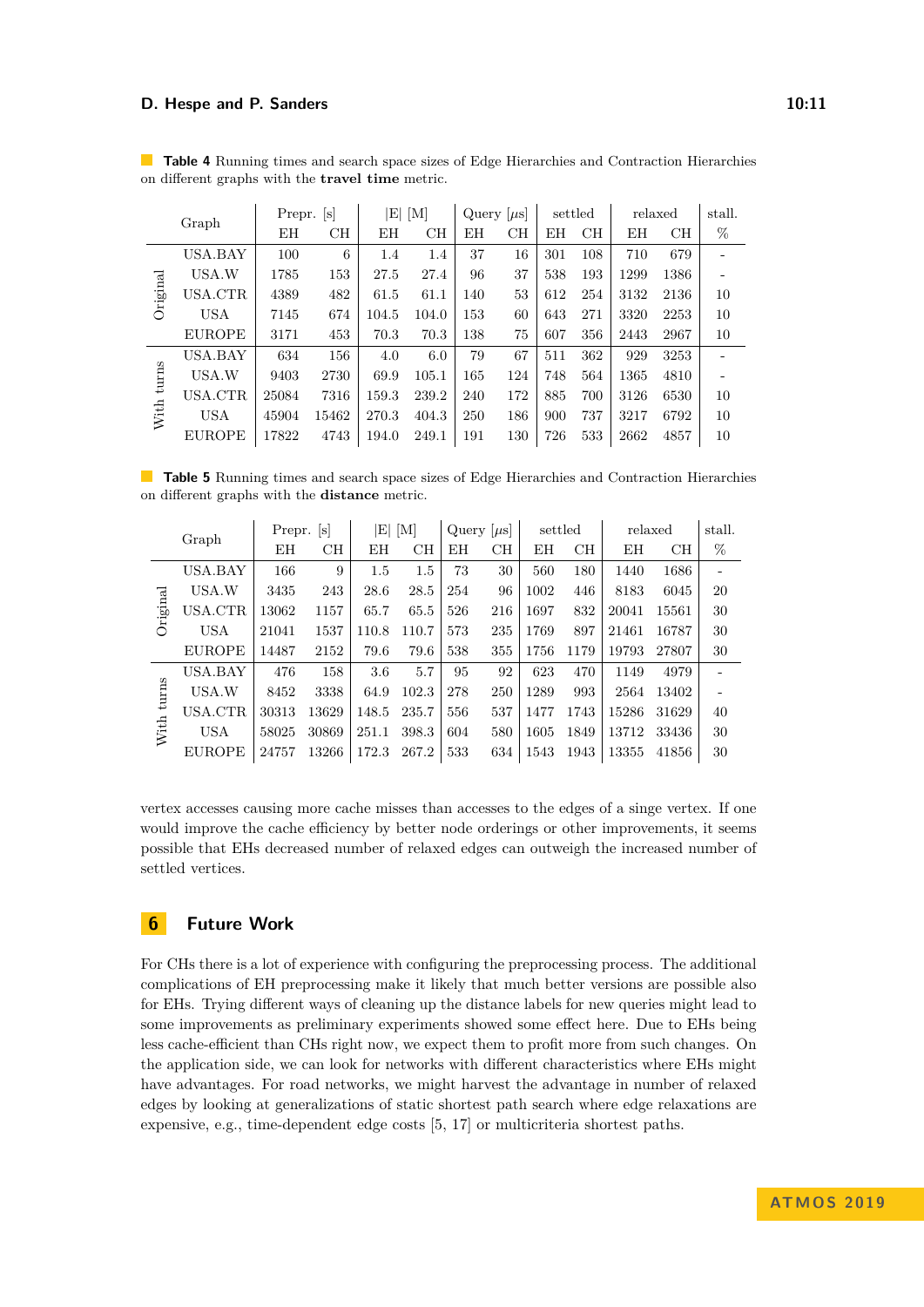<span id="page-11-0"></span>

**Figure 6** Number of vertices settled and edges relaxed, and query times for different Dijkstra Ranks on EUROPE with the **travel time** metric and **turns**.



**Figure 7** Number of vertices settled and edges relaxed, and query times for different Dijkstra Ranks on EUROPE with the **distance** metric and **turns**.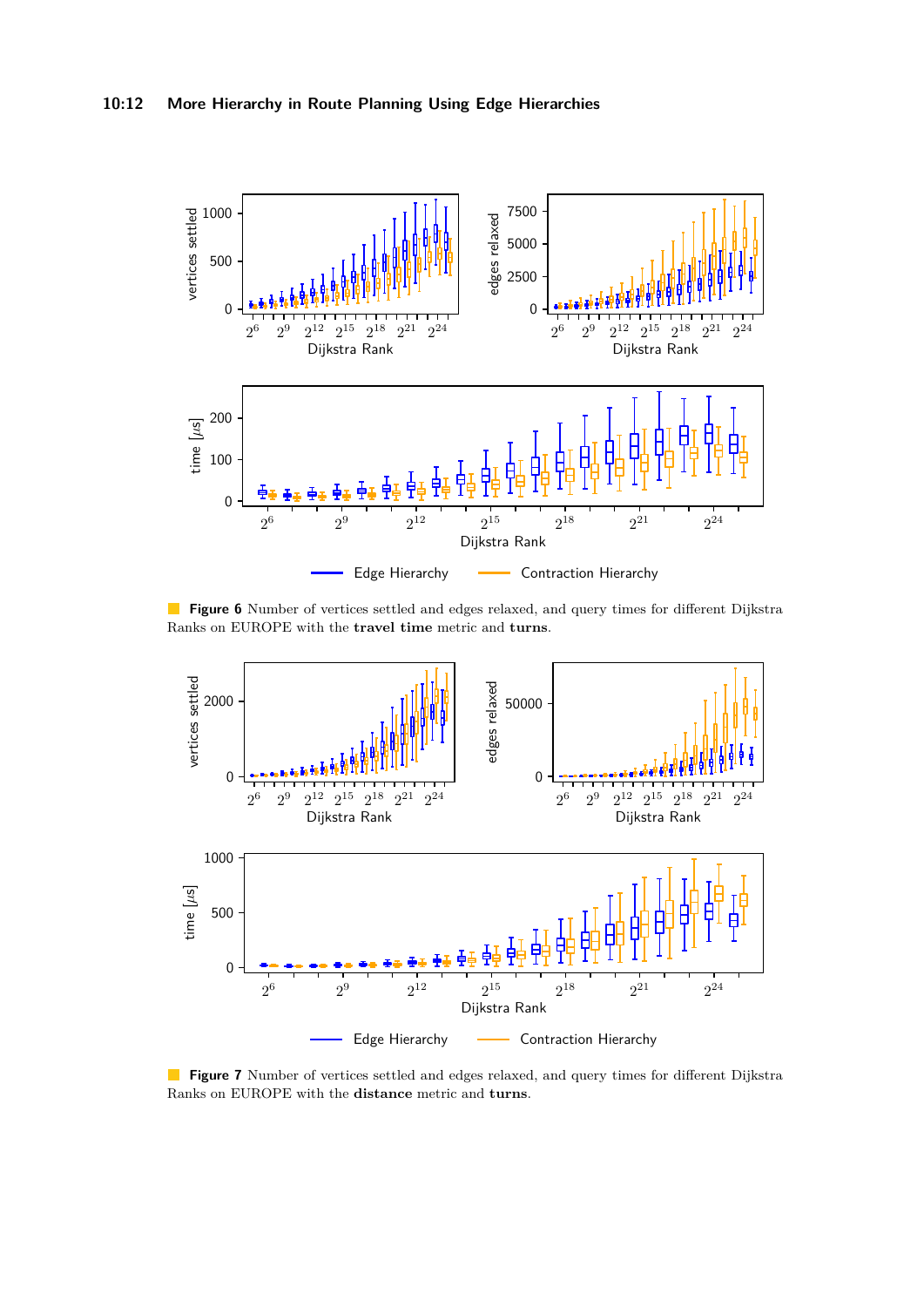#### **References**

- <span id="page-12-12"></span>**1** Ittai Abraham, Daniel Delling, Andrew V. Goldberg, and Renato F. Werneck. A hubbased labeling algorithm for shortest paths in road networks. In *10th Symposium on Experimental Algorithms (SEA)*, volume 6630 of *LNCS*, pages 230–241, 2011. [doi:10.1007/](https://doi.org/10.1007/978-3-642-20662-7_20) [978-3-642-20662-7\\_20](https://doi.org/10.1007/978-3-642-20662-7_20).
- <span id="page-12-14"></span>**2** Julian Arz, Dennis Luxen, and Peter Sanders. Transit node routing reconsidered. In *12th International Symposium on Experimental Algorithms (SEA)*, volume 7933 of *LNCS*, pages 55–66. Springer, 2013.
- <span id="page-12-1"></span>**3** Hannah Bast, Daniel Delling, Andrew Goldberg, Matthias Müller-Hannemann, Thomas Pajor, Peter Sanders, Dorothea Wagner, and Renato F Werneck. Route planning in transportation networks. In *Algorithm engineering*, pages 19–80. Springer, 2016.
- <span id="page-12-13"></span>**4** Holger Bast, Stefan Funke, Peter Sanders, and Dominik Schultes. Fast routing in road networks with transit nodes. *Science*, 316(5824):566, 2007.
- <span id="page-12-16"></span>**5** Gernot Veit Batz, Robert Geisberger, Peter Sanders, and Christian Vetter. Minimum timedependent travel times with contraction hierarchies. *ACM Journal of Experimental Algorithmics*, 18, 2013. [doi:10.1145/2444016.2444020](https://doi.org/10.1145/2444016.2444020).
- <span id="page-12-11"></span>**6** Reinhard Bauer, Daniel Delling, Peter Sanders, Dennis Schieferdecker, Dominik Schultes, and Dorothea Wagner. Combining hierarchical and goal-directed speed-up techniques for Dijkstra's algorithm. *ACM Journal of Experimental Algorithmics*, 15, 2010. [doi:10.1145/](https://doi.org/10.1145/1671970.1671976) [1671970.1671976](https://doi.org/10.1145/1671970.1671976).
- <span id="page-12-4"></span>**7** Daniel Delling, Andrew V. Goldberg, Thomas Pajor, and Renato F. Werneck. Customizable route planning in road networks. *Transportation Science*, 51(2):566–591, 2015.
- <span id="page-12-15"></span>**8** Camil Demetrescu, Andrew V. Goldberg, and David S. Johnson. *The Shortest Path Problem: Ninth DIMACS Implementation Challenge*, volume 74. American Mathematical Soc., 2009.
- <span id="page-12-7"></span>**9** Julian Dibbelt, Ben Strasser, and Dorothea Wagner. Customizable contraction hierarchies. *ACM Journal of Experimental Algorithmics*, 21:1–5, 2016.
- <span id="page-12-8"></span>**10** Edsger W Dijkstra. A note on two problems in connexion with graphs. *Numerische mathematik*, 1(1):269–271, 1959.
- <span id="page-12-6"></span>**11** Robert Geisberger, Peter Sanders, Dominik Schultes, and Daniel Delling. Contraction hierarchies: Faster and simpler hierarchical routing in road networks. In *7th Workshop on Experimental Algorithms (WEA)*, volume 5038 of *LNCS*, pages 319–333. Springer, 2008.
- <span id="page-12-0"></span>**12** Robert Geisberger, Peter Sanders, Dominik Schultes, and Christian Vetter. Exact routing in large road networks using contraction hierarchies. *Transportation Science*, 46(3):388–404, 2012.
- <span id="page-12-9"></span>**13** Andrew V. Goldberg, Haim Kaplan, and Renato F. Werneck. Reach for A\*: Efficient point-topoint shortest path algorithms. In *8th Workshop on Algorithm Engineering and Experiments (ALENEX)*, Miami, 2006.
- <span id="page-12-5"></span>**14** Ronald J. Gutman. Reach-based routing: A new approach to shortest path algorithms optimized for road networks. In *6th Workshop on Algorithm Engineering and Experiments (ALENEX)*, pages 100–111, 2004.
- <span id="page-12-2"></span>**15** Kunihiro Ishikawa, Michima Ogawa, Shigetoshi Azuma, and Tooru Ito. Map navigation software of the electro-multivision of the'91 Toyota Soarer. In *Vehicle Navigation and Information Systems Conference*, volume 2, pages 463–473. IEEE, 1991.
- <span id="page-12-3"></span>**16** George R. Jagadeesh, Thambipillai Srikanthan, and K. H. Quek. Heuristic techniques for accelerating hierarchical routing on road networks. *IEEE Transactions on intelligent transportation systems*, 3(4):301–309, 2002.
- <span id="page-12-17"></span>**17** Spyros C. Kontogiannis, Dorothea Wagner, and Christos D. Zaroliagis. Hierarchical timedependent oracles. In *27th International Symposium on Algorithms and Computation (ISAAC)*, pages 47:1–47:13, 2016.
- <span id="page-12-10"></span>**18** Jens Maue, Peter Sanders, and Domagoj Matijevic. Goal directed shortest path queries using Precomputed Cluster Distances. *ACM Journal of Experimental Algorithmics*, 14, 2009.